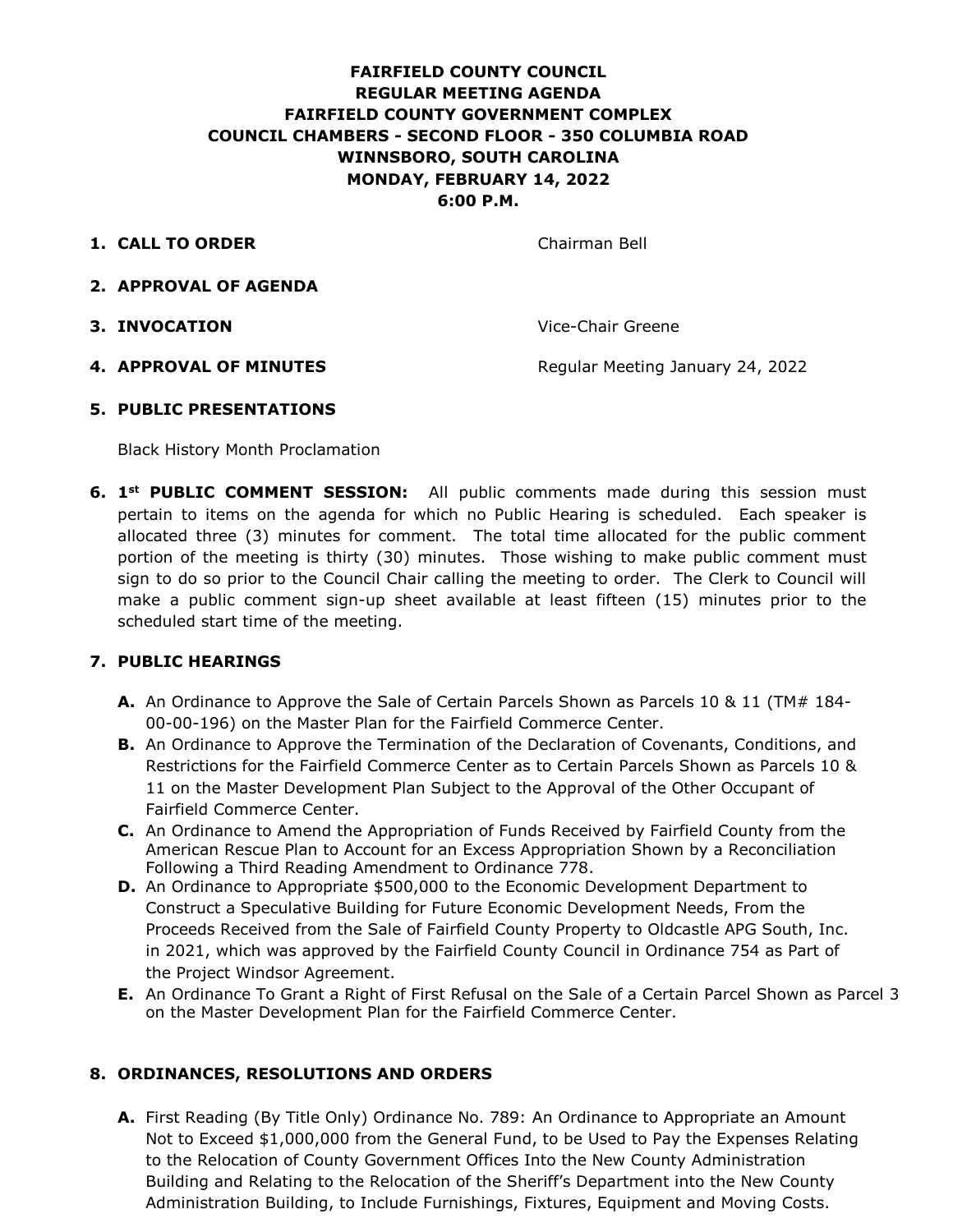- **B.** Third and Final Reading Ordinance No. 782: An Ordinance to Amend the Fairfield County Land Management Ordinance (No. 599) to Provide for the Zoning Reclassification from R-1 Single Family Residential District to RD-1 Rural Residential District. The reclassification would rezone the 5.68 acres of wooded undeveloped property indicated as TM# 119-00-02- 021-000 to match the owners adjoining 59.89 of RD-1 (TM# 120-00-01-042-000) and combine the two properties. The property is owned by Christian H. and Amber J. Wallace.
- **C.** Third and Final Reading Ordinance No. 786: An Ordinance to Approve the Sale of Certain Parcels Shown as Parcels 10 & 11 (TM# 184-00-00-196) on the Master Plan for the Fairfield Commerce Center.
- **D.** Third and Final Reading Ordinance No. 785: An Ordinance to Approve the Termination of the Declaration of Covenants, Conditions, and Restrictions for the Fairfield Commerce Center as to Certain Parcels Shown as Parcels 10 & 11 on the Master Development Plan Subject to the Approval of the Other Occupant of Fairfield Commerce Center.
- **E.** Third and Final Reading Ordinance No. 787: An Ordinance to Amend the Appropriation of Funds Received by Fairfield County from the American Rescue Plan to Account for an Excess Appropriation Shown by a Reconciliation Following a Third Reading Amendment to Ordinance 778.
- **F.** Third and Final Reading Ordinance 788: An Ordinance to Appropriate \$500,000 to the Economic Development Department to Construct a Speculative Building for Future Economic Development Needs, From the Proceeds Received from the Sale of Fairfield County Property to Oldcastle APG South, Inc. in 2021, which was approved by the Fairfield County Council in Ordinance 754 as Part of the Project Windsor Agreement.
- **G.** Third and Final Reading Ordinance No. 784: An Ordinance To Grant a Right of First Refusal on the Sale of a Certain Parcel Shown as Parcel 3 on the Master Development Plan for the Fairfield Commerce Center.
- **H.** Resolution No. 2022-01: A Resolution Approving and Authorizing the Execution of the Second Amendment to the Hospital Transformation Agreement, Which is Proposed as a Condition of the Sale of the Former Hospital Property Now Owned by Fairfield County, for the Purpose of Modifying the Property Restrictions Placed on the Use of the Hospital Property as an Exchange for the Location of a Freestanding Emergency Department in Fairfield County Originally by Providence Hospital, LLC, now Succeeded by the Medical University Hospital Authority.

### **9. BOARD AND COMMISSION MINUTES** Planning Commission 12/16/21

Disabilities & Special Needs 12/17/21

### **10.BOARD AND COMMISSION APPOINTMENTS**

- **A.** Planning Commission Jenifer Barnes, District 4
- **B.** Planning Commission John D. Rogers, District 4
- **C.** Board of Zoning Appeals Julie Brendell, District 4
- **D.** Board of Zoning Appeals Mike Watson, District 2

### **11.OLD BUSINESS None**

## **12.NEW BUSINESS None**

### **13.COUNTY ADMINISTRATOR'S REPORT**

- **A.** Introduction of Assistant County Administrator
- **B.** Comprehensive Plan Update

### **14.CLERK TO COUNCIL'S REPORT None**

### **15.COUNTY COUNCIL TIME**

**16.EXECUTIVE SESSION: (The following statement is provided in compliance with the South Carolina Freedom of Information Act: Subsequent to Executive Session, Council may take action on matters discussed in Executive Session.)**